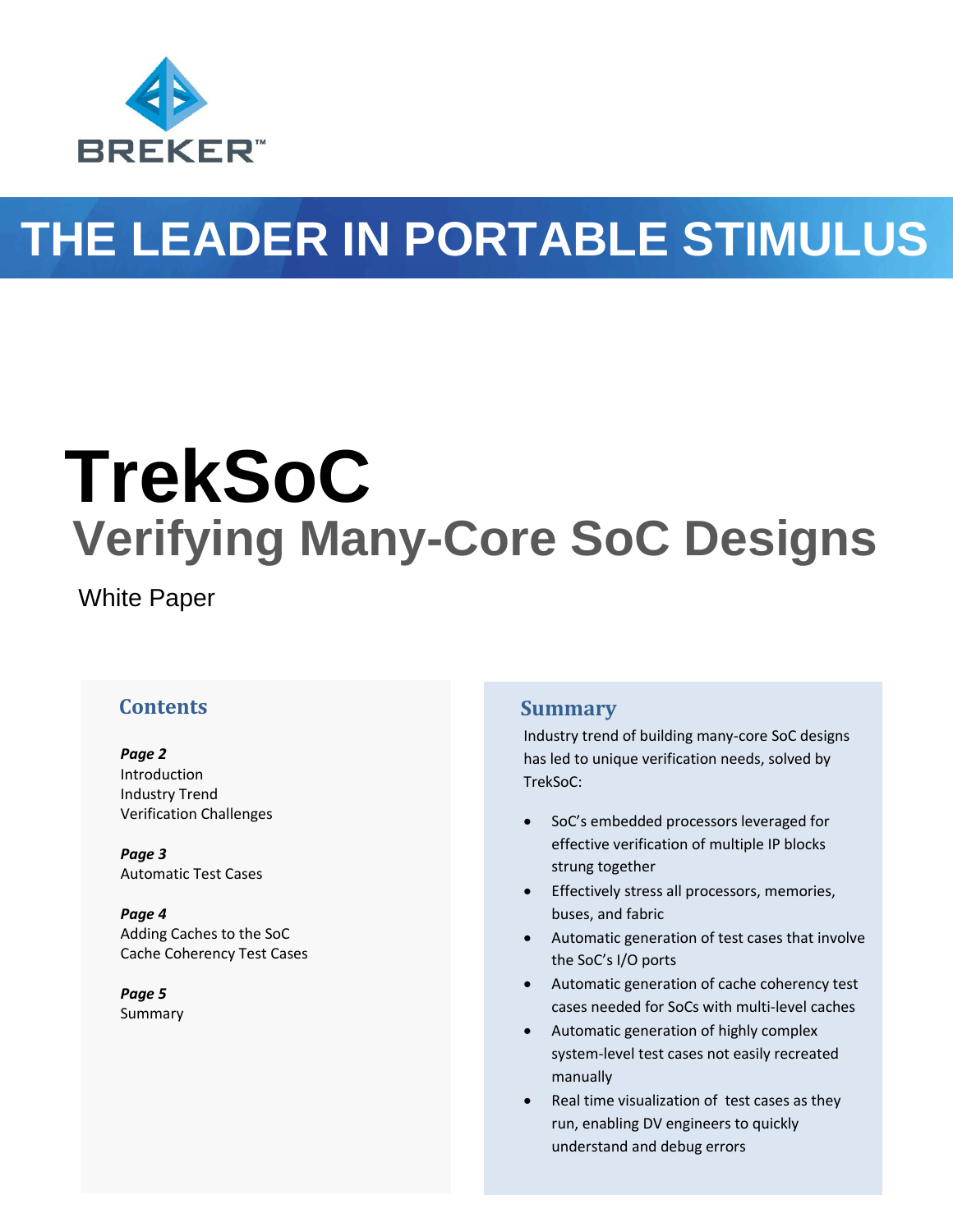## **Introduction**

There is a clear trend in the semiconductor industry of the most complex designs moving to system-on-chip (SoC) architectures with multiple embedded processors. Many of these chips, especially in server and networking applications, contain dozens or even hundreds of processors linked by a common multi-level on-chip bus, chip fabric, or a network-on-chip (NoC) interconnect. As the number of processors grows beyond a single cluster of four or eight, a new era of "manycore" SoCs is beginning. This type of design introduces new verification challenges.

## **Industry Trend**

As shown in Figure 1, there are multiple categories of designs moving to SoCs with many processors. The factors driving this trend include:



#### **Figure 1: Industry Transition to Many-Core SoCs**

- Large chips adding embedded processors to implement complex functionality while retaining flexibility
- Single-processor chips adding multiprocessor clusters to get better performance at a given process node
- Multiprocessor chips using shared memory for effective data transfer and interprocess communication
- Neighbor-connected processors moving to shared memory to reduce cross-chip latency

One effect of this SoC architecture is that the switching fabric typically allows a number of simultaneous transactions to be in operation at one time. Also, with a shared memory space, all processors may access all memories and all memory regions.

# **Verification Challenges**

Most complex chips are verified bottom-up, with initial focus on thorough verification of custom blocks in stand-alone testbenches. As the SoC is assembled, focus shifts to ensuring that custom blocks and any commercial IP blocks are integrated properly.

Traditional verification entails connecting all inputs and outputs of a chip to a simulation testbench. Most often, the testbench and its verification IP (VIP) components will conform to the Accellera Universal Verification Methodology (UVM) standard. For non-SoC designs, the UVM may be able to generate constrained-random stimulus to exercise all key parts of the chip. This becomes more difficult for SoC designs where multiple IP blocks must be strung together to create realistic use cases. The SoC's processors must be leveraged for effective verification.

Unfortunately, the UVM does not prescribe any way to include processors. The verification team must find some way to write and run embedded code while coordinating with activity in the testbench. This is difficult, if sometimes feasible, for a single processor. But humans are not good at thinking in parallel. In any SoC with multiple processors, the verification team simply cannot hand-write multi-threaded, multiprocessor tests that are scheduled and synchronized with each other. In a many-core chip with dozens or hundreds of processors, the situation is even worse. Manual effort alone is not enough to verify such designs.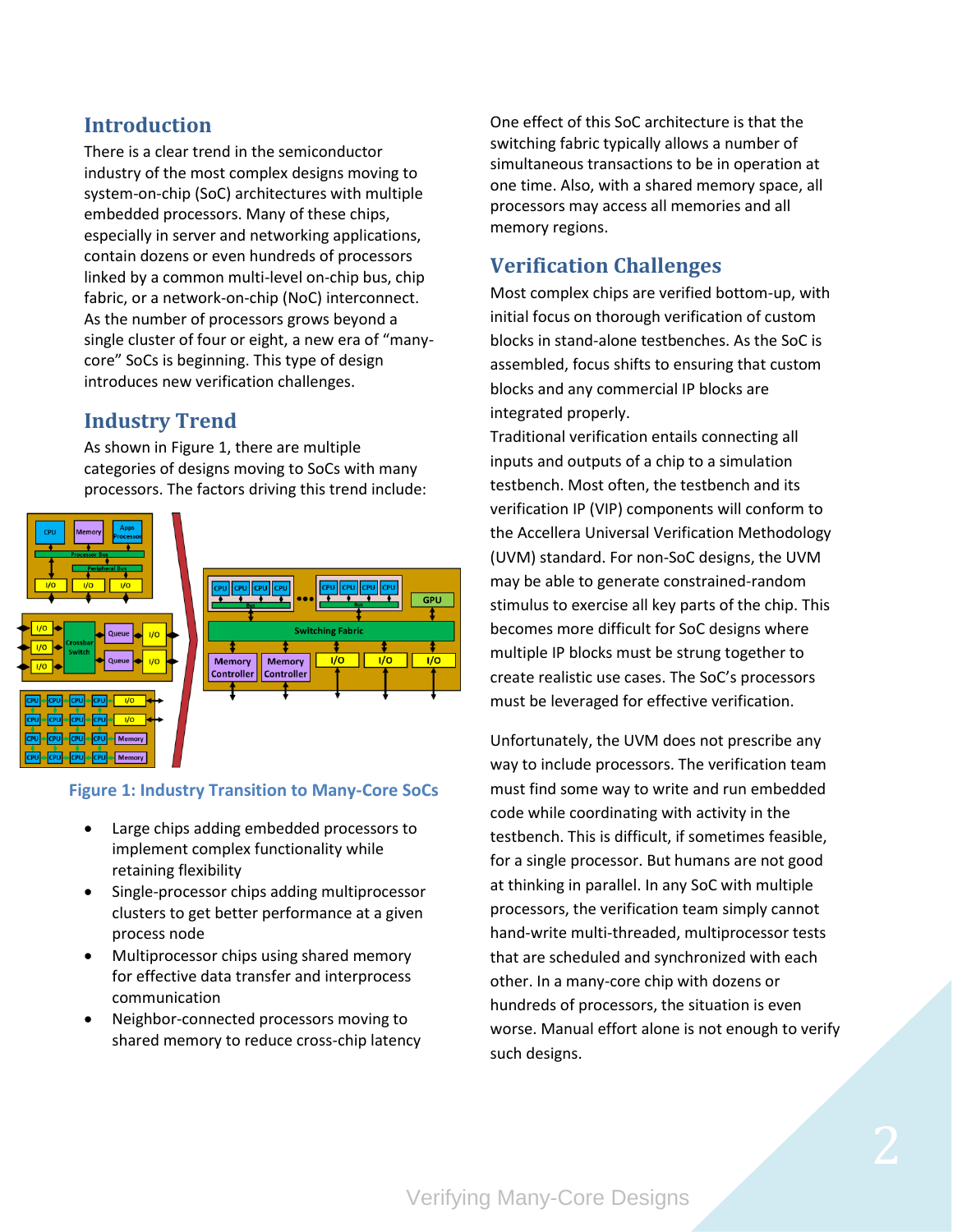#### **Automatic Test Cases**

The better approach is a method for automatically generating self-checking, multithreaded, multiprocessor test cases that both exercise all the processor-to-memory paths and string IP blocks together into realistic user scenarios. As shown in Figure 2, these test cases can be generated from graph-based scenario models that represent the chip's behavior and its intended verification space.

The test case generator creates a unique C file for every embedded processor and loads the programs into memory. When these programs run on the SoC's processors, they coordinate among themselves. All read operations from memory check for the expected results. The test cases generate a high amount of traffic that stresses all processors, memories, buses, and fabric. This level of verification can be performed with a pre-built scenario model; the user need only specify the processor and memory configuration and then the test cases can be generated automatically. No knowledge of graphs or scenario models is needed.



**Figure 2: Test Case Generation Flow** 

In some cases, the verification team will also want to generate test cases that involve the SoC's I/O ports. They can start by using a VIP model for the fabric as a stand-in for the I/O blocks. If commercial IP blocks are used, the vendor may

provide detailed scenario models that show how to program the I/O interfaces to send data on and off chip. If these models are not available from the vendors, and for any custom blocks, the verification team can easily create the scenario models. These look much like data-flow diagrams through an IP or SoC and are natural for both design and verification engineers. If an existing C "bare metal" driver is available for a block, only a minimal scenario model is required.

When the generated test cases execute in simulation, the programs running in the processors carefully coordinate with the activity in the testbench. The existing testbench VIP models (most likely UVM-compliant) are used to send data into the chip as well as to receive data from the chip and check for expected results. The processors control the overall test case and use an "events" file to trigger desired actions (reads, writes, and status messages) in the testbench.

The test cases are highly complex, far more than humans could ever write. Figure 3 shows a segment of a test case for an eight-processor SoC, displaying the high degree of interleave and synchronization among the threads on the multiple processors. This display can be updated in real time by the same runtime module that provides testbench coordination. These thread displays are helpful for the verification team to understand what the complex test case is doing, and to de bug when design errors are detected.



**Figure 3: Multi-Processor Test Case Threads**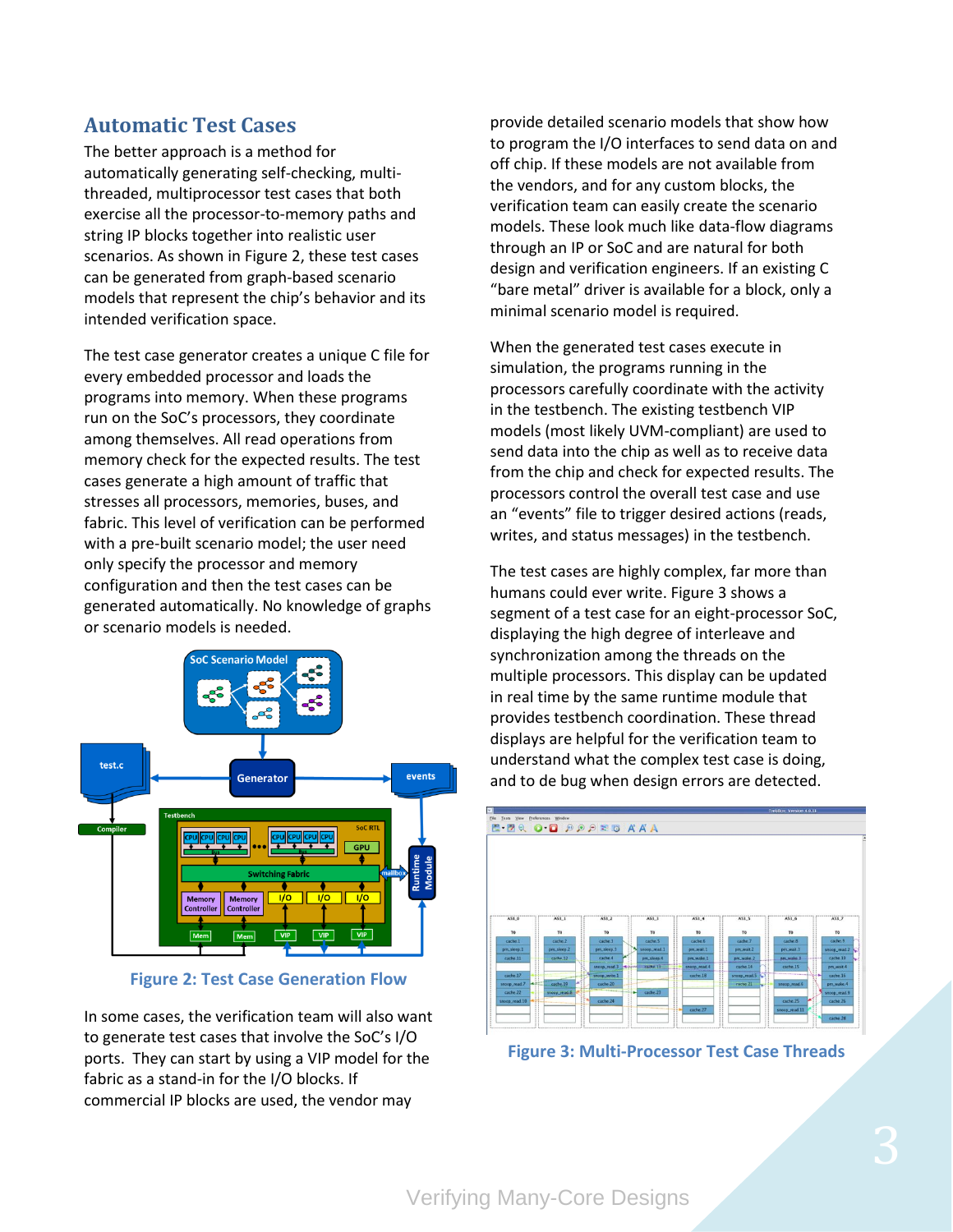# **Adding Caches to the SoC**

The diagram in Figure 1 represents a specific type of SoC in which all the processors, plus a GPU and I/O interfaces, share a common memory space without any caches. In addition to the four factors cited earlier driving the transition to many-core designs, two more are often in play:

- Multiprocessor designs adding caches to reduce memory access time and bypass memory bottlenecks
- Multiprocessor designs with caches requiring coherency in order to ensure that the right data is always accessed

Caches store local copies of memory contents so that they can be accessed more quickly. This creates multiple versions of the same memory location, the source of increased complexity in both the SoC design itself and in the verification of the design. When a location is updated in main memory, any cached copies must be updated as well, or flagged as outdated. If the copy of memory in a cache is updated, then main memory must also be updated and any other cached copies must be updated or invalidated.

With the addition of multi-level caches, a typical many-core design looks much like the chip shown in Figure 4. This architecture represents a major shift in the need for cache coherency verification. Historically caches were found only within the clusters provided by the processor vendor, such as the four-CPU clusters in Figure 4. In this case, coherency was regarded as the CPU designer's problem. But the SoC in Figure 4 contains multiple clusters interconnected by a fabric that also must be cache-coherent. Further, non-CPU elements such as the GPU and the I/O interfaces may also have caches to speed their access to memory. Thus, cache coherency is now the SoC team's problem. The team must be able to run tests that thoroughly verify the entire SoC, stressing the caches as well as the processors, memories, and I/O interfaces.

## **Cache Coherency Test Cases**

As noted earlier, humans are not very good at thinking or programming in parallel. Since the verification team cannot hand-write effective multi-threaded, multiprocessor programs there is no hope for writing cache coherency tests. Fortunately, the same graph-based scenario models referenced earlier can be used to automatically generate high-quality test cases that will stress the caches and the coherency logic that keeps them synchronized.



**Figure 4: SoC with Multi-Level Caches** 

For a start, the processor and memory test cases described earlier perform dense, multi-threaded memory access. Just by themselves, these go a long way toward cache verification. However, they are not sufficient to verify all aspects of coherency. By providing the generator with additional information on cache organization and cache lines widths, the generated test cases can verify many specific challenges such as:

- Different cache line widths
- Different address maps
- Page tables with differing coherency rules
- Multiple memory types
- Instructions with multiple data sizes